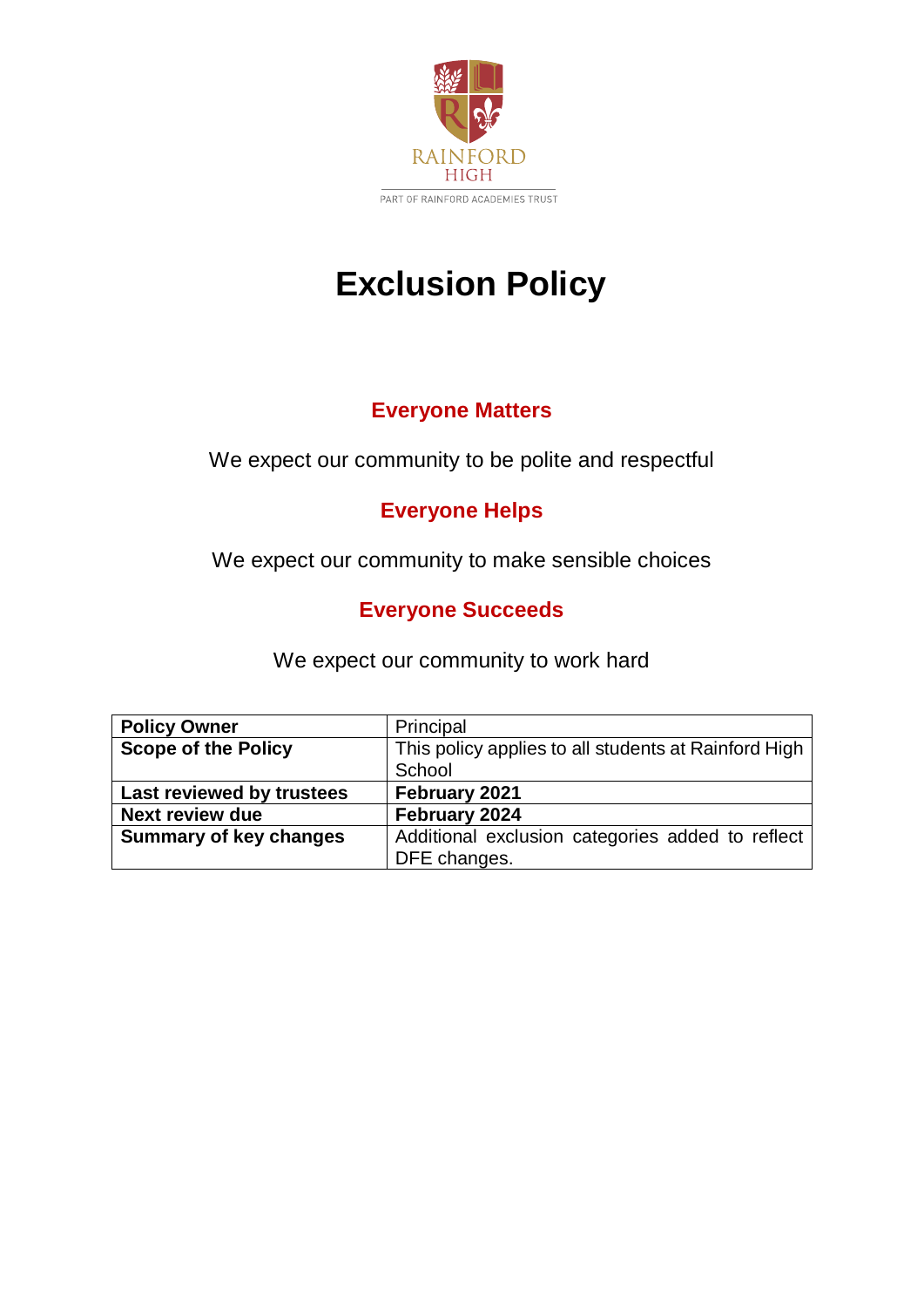#### **Key Requirements/ Legal Duties**

This policy responds to the requirements of the Education Act 2002 all academy's must have policies on student discipline and exclusion, which must be available to all parents and prospective parents.

The current exclusion policy and guidance is based on *Exclusion from maintained academy's, Academies and pupil referral units in England, September 2017.* This policy should be ratified or updated annually with care taken that it reflects the most recent guidelines.

Parents and carers have the right to appeal against the decision to exclude a student.

#### **Key Principles**

- Students at Rainford High are given the best possible education, whatever their background or ability.
- The Code of Conduct emphasises the students' entitlements and responsibilities.
- Students have the right to expect that their learning should not be disrupted by others.
- Exclusions will normally remain a last resort after a range of measures have been tried to improve the student's behaviour.

#### **Context**

Rainford High tries to provide a safe learning environment in which students can enjoy and achieve. The academy's behaviour management policy emphasises positive strategies and, for the most part, the academy environment is one of cooperation and shared responsibility. However, some incidents of unacceptable behaviour are not satisfactorily resolved through the normal channels and exclusions have to be considered as a last resort.

#### **Exclusions**

The decision to exclude a student will be taken in the following circumstances:

a) In response to a serious breach of the Academy's Behaviour for Learning policy and Code of conduct

b) If allowing the student to remain at the Academy would seriously harm the education or welfare of the student or others in the Academy.

Exclusions whether fixed-term or permanent may be used in response to any of the following, all of which are examples of unacceptable conduct and breach the Behaviour for Learning Policy and Code of Conduct:

- Physical assault against a student
- Physical assault against an adult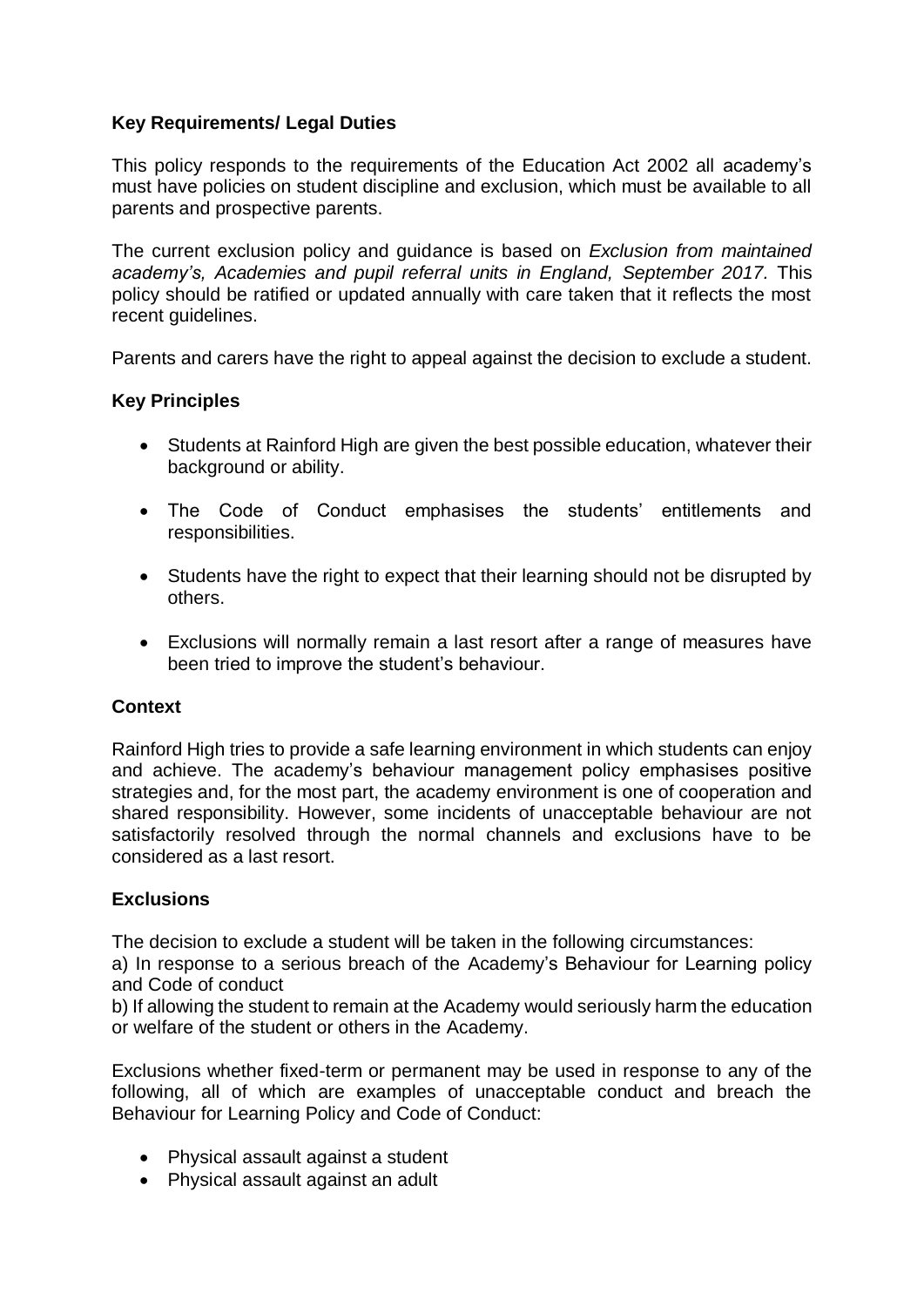- Verbal abuse/threatening behaviour against student
- Verbal abuse/threatening behaviour against an adult
- Bullying
- Racist abuse
- Discrimination or Harassment
- Sexual misconduct
- Drug and alcohol related
- Damage
- Theft
- Persistent disruptive behaviour
- Use or threat of use of an offensive weapon or prohibited item
- Abuse against sexual orientation and gender identity
- Abuse relating to disability
- Inappropriate use of social media or online technology
- Wilful and repeated transgression of protective measures to protect public health

This is not an exhaustive list and there may be other situations where the Principal judges that exclusion is an appropriate sanction.

#### **Deep Support**

At Rainford High there will be a range of strategies in place to address unacceptable behaviour that may lead to exclusion. Students will be identified as at risk of exclusion and offered alternative or additional provision to meet their individual needs. These additional measures may include:

- The Academy engaging with parents
- Placement on a daily report
- Detentions or other sanctions
- A change of class or set
- Curriculum alternatives
- Allocation of a key worker from the Inclusion Team
- Consideration by the Inclusion Manager, with colleagues, of possible interventions within academy
- Implementation of an Individual Behaviour Plan or Pastoral Support Plan
- Offer of possible interventions from a range of specialist services
- Referral to other relevant agencies
- Temporary or part-time placement in a Pupil Referral Unit
- A managed move to another school
- Assessment of Special Educational Needs, including possible placement in a special academy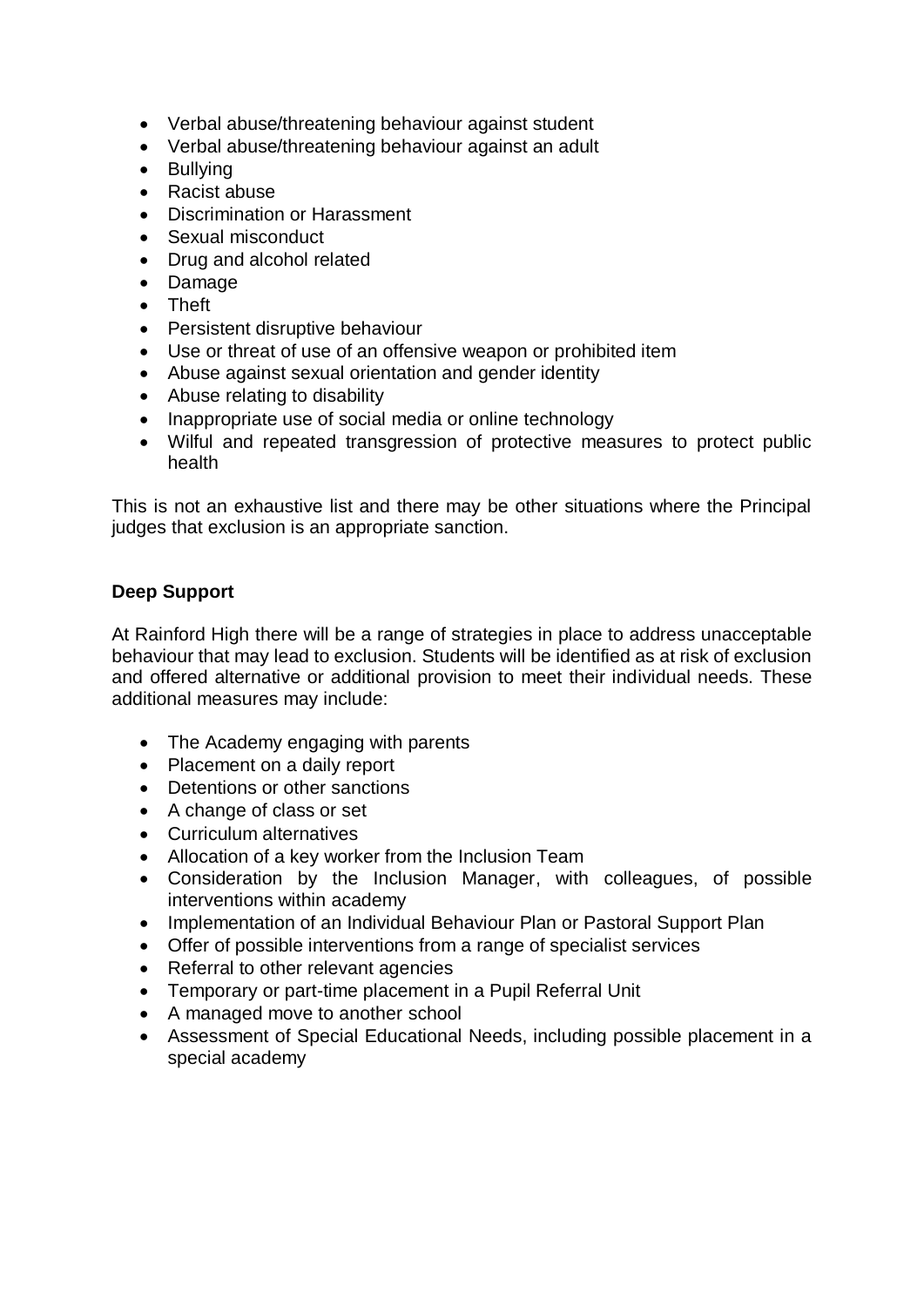#### **Permanent Exclusion**

The decision to exclude students permanently is a serious one and will be taken only:

- a) In response to a serious breach of the Academy's Behaviour policies.
- b) If allowing the student to remain at the Academy would seriously harm the education or welfare of the student, or others, in the Academy.

There are two main types of situation in which permanent exclusion may be considered. The first is where a student exhibits a build-up of disruptive behaviours over time and continues to display persistent and defiant behaviour in spite of sanctions and the use of other strategies. In this respect it is a final, formal step in a concerted process for dealing with the disciplinary offences and adverse behaviours.

In line with the exclusion guidance, the second is in the exceptional set of circumstances where, in the Principal's judgement, it is appropriate to permanently exclude a student for a first or 'one off' offence, regardless of previous disciplinary history. These circumstances may include:

- serious actual or threatened violence against another student or a member of staff
- sexual abuse or assault
- supplying an illegal drug
- Possess an illegal drug
- Consuming an illegal drug on premises
- carrying an offensive weapon

*"Offensive weapons are defined in the Prevention of Crime Act 1953" as "any article made or adapted for causing injury to the person; or intended by the person having it with him for such use by him."* In order to protect the safety of the community, the Academy's usual practice is to permanently exclude in respect to offensive weapon and knife crime.

This list is not exhaustive but serves as an illustration of the severity of the offence. There may be other situations where the Principal judges that permanent exclusion is an appropriate sanction given the extreme nature of the incident.

Where the Academy considers a criminal offence may have taken place, it reserves the right to inform the Police and other agencies as appropriate.

#### **Making a decision to exclude**

Before deciding whether to exclude a student, the Principal will:

- Ensure that an appropriate investigation has been carried out
- Consider all the evidence available to support the allegations taking into account the Behaviour for Learning Policy, Code of Conduct, Equality Policy
- Allow the student to give his/her version of events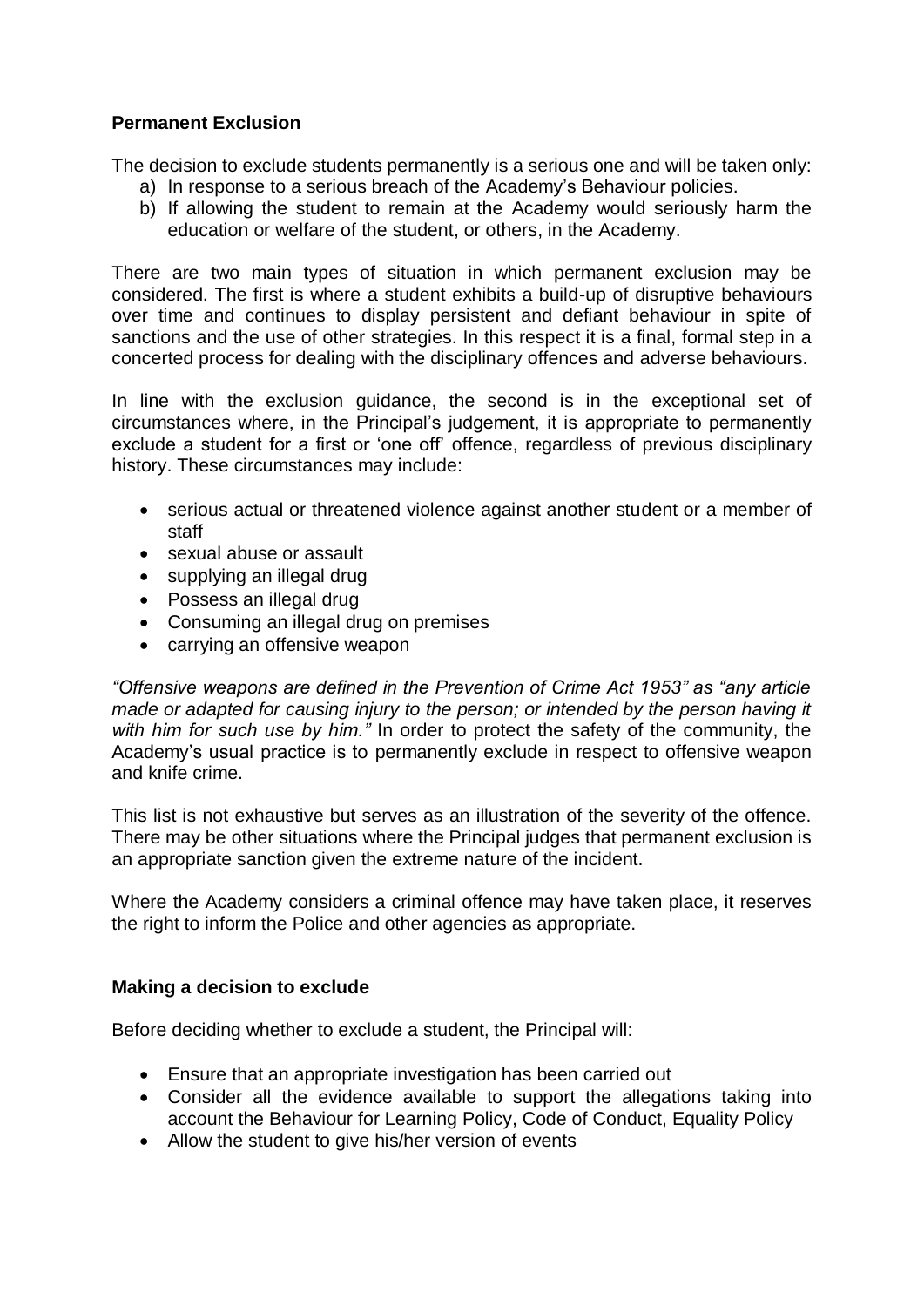The Principal has to be satisfied on the balance of probabilities that the student was responsible for the behaviour in question.

#### **Exercise of Discretion**

The Principal will always look at the particular circumstances of each case.

In considering whether permanent exclusion is the most appropriate sanction, the Principal will consider:

- a) The gravity of the incident, or series of incidents, and whether it constitutes a serious breach of the Academy's Behaviour for Learning Policy and Code of Conduct.
- b) The effect that the student remaining in the Academy would have on the education and welfare of other members of the Academy community.

Nonetheless, in the case of a student found in possession of an offensive weapon, whether there is an intention to use it or not, it is the Academy's usual policy in this particular serious matter to issue a permanent exclusion.

In line with its statutory duty, these same two tests of appropriateness will form the basis of the deliberations of the Academy's Student Discipline Committee, when it meets to consider the Principals decision to exclude. The committee will require the Principal to explain the reasons for the decision and will look at appropriate evidence such as the student's Academy record, witness statements and the strategies used by the Academy to support the student prior to exclusion.

#### **Behaviour outside Rainford High**

Students who breach the Academy's Behaviour for Learning Policy and Code of Conduct whilst on Academy 'business' such as trips and journeys, sports fixtures or a work-experience placement will be dealt with in the same manner as if the incident had taken place at the Academy.

For incidents that take place outside the Academy and not on Academy business, this policy will still have effect if there is a clear link between that behaviour and maintaining good behaviour and discipline among the student body as a whole. This includes behaviour in the immediate vicinity of the Academy or on a journey to and from the Academy.

#### **SEND Students and Exclusions**

When considering whether to exclude a student with SEND, Rainford High pays due regard to Government guidance issued in September 2017 which states that academy should try every practicable means to maintain a student with SEND in academy and should seek local authority and other professional advice as appropriate.